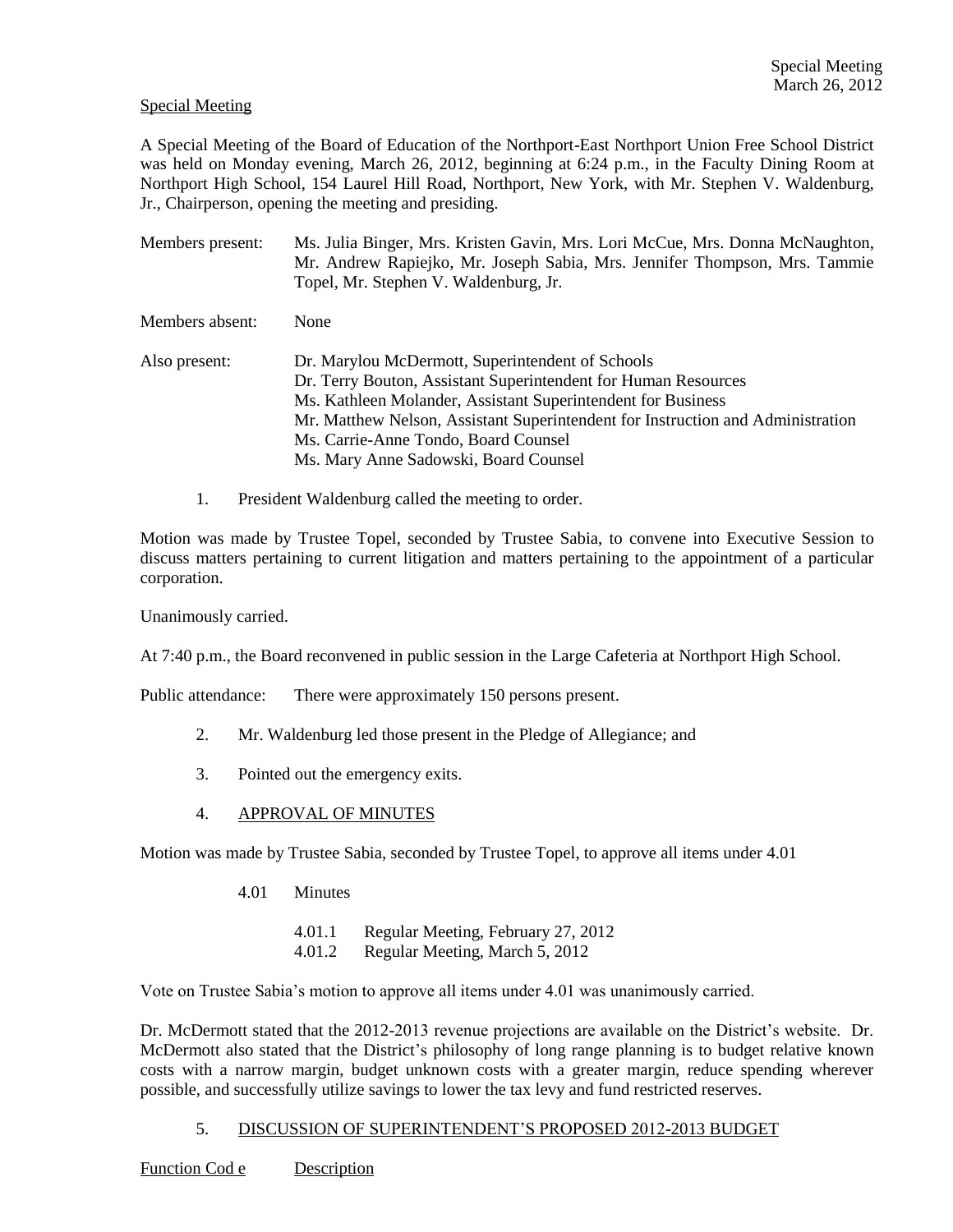### 2610 School Library and Audio Visual

Mr. Matt Nelson, Assistant Superintendent for Instruction and Administration, stated that the code includes the new Destination Math part of the Go-Math series and the iObservation package.

Ms. Kathleen Molander, Assistant Superintendent for Business, stated that the actual expenditures on the book are when the books were closed during the 2009-2010 and 2010-2011 years. Expenditures are to date as of the date the report was run which was March 5, 2012.

Ms. Denise Keenan, Northport High School Assistant Principal, stated that it was proposed to cut everything in online media by 10%.

2630 Computer Assisted Instruction

Mr. Nelson stated that increases in the code is for toner cartridges for new printers which come with a less charge toner cartridge.

Ms. Christina Pulaski, Director of Special Education, stated that several codes were combined to make one district-wide code and noted that Special Education is district-wide.

Ms. Molander stated that the auditors requested adjusted entries when the books were closed on June  $30<sup>th</sup>$ . The external auditors recommended change of codes to better reflect the actual function area. Ms. Molander stated that the expenditures for BOCES are through December and that there are still six months worth of expenditures that need to be coded.

Ms. Julia Lang-Shapiro, Chairperson of Art K-12, stated that an increase is dues to the cost for printing ink and that students were previously asked to bring in money to contribute to the ink supply.

Mr. Nelson stated that some codes are done at a building level and that the building principals are trying to establish consistency between the schools such as textbooks. Regular supplies and consumable supplies are purchased at the building level.

Ms. Irene McLaughlin, Northport High School Principal, stated that they anticipate purchasing more bulbs for the Smart Boards in the next year.

Mr. Nelson stated that each building gets a certain amount of money per pupil for supplies and they determine where to put that money as far as needs go.

2805 Attendance

Ms. McLaughlin stated that there are currently nine attendance runners who assist in tracking student who have illegal absences in classes. The value in it is that the absence is addressed very quickly and they are raising the awareness level on the part of the students and parents that attendance in class is critical. Ms. McLaughlin stated that the attendance runners work closely with the Assistant Principals.

Ms. Molander stated that the clerical salaries reflects the increase as per the MOA.

There was a brief discussion regarding the number of attendance runners, data on the tracking, use of the netbooks in tracking absences, and the number of students who cut classes.

2810 Guidance

Ms. Molander stated that guidance counselors are paid for additional days over the summer to prepare for the new year. Ms. Molander stated that it was it was not budgeted in those codes last year and budget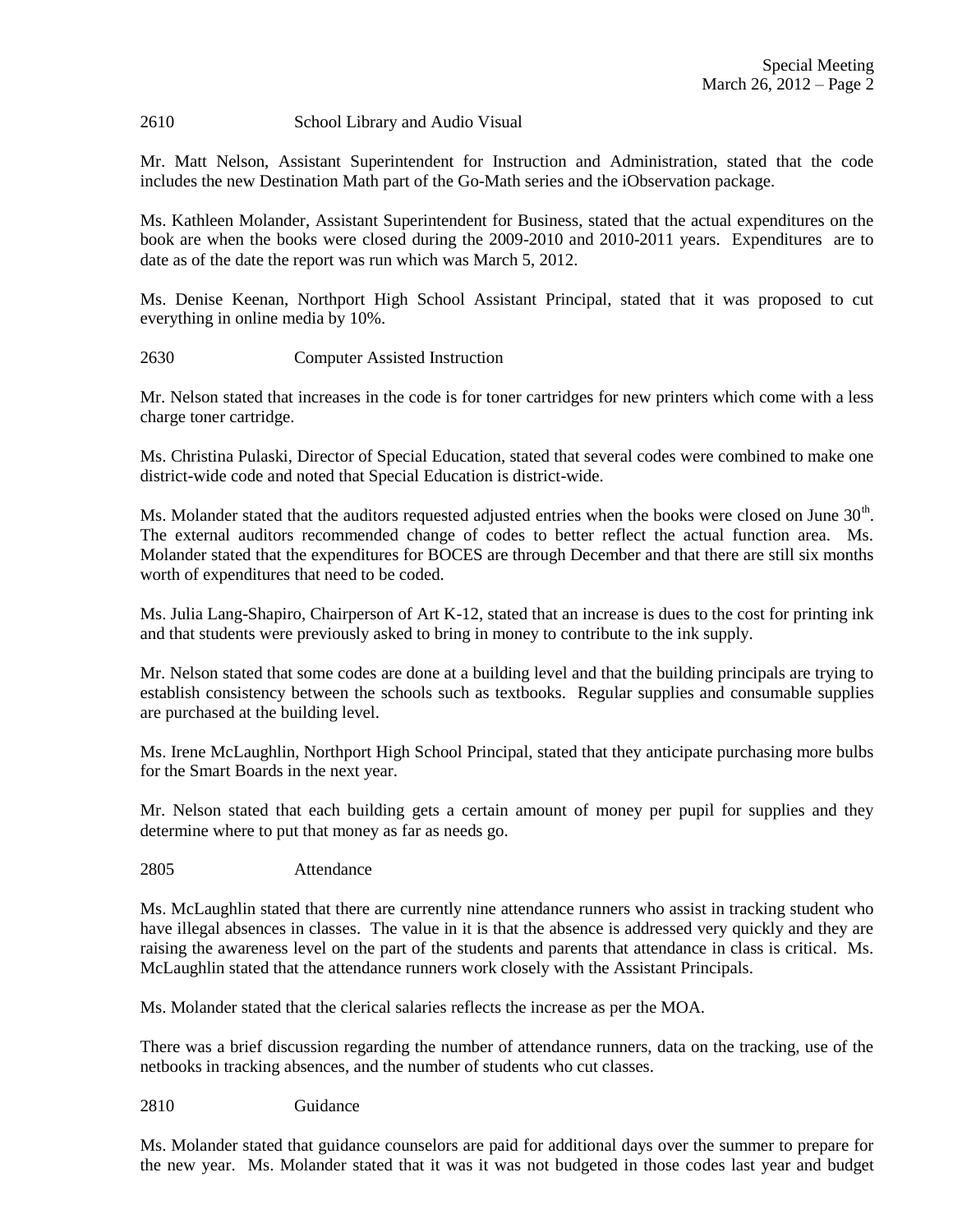transfers had to be done.

Mr. Terrence Hinson, Chairperson of Guidance, stated that they are adding an  $8<sup>th</sup>$  grade component to the Naviance program to help with the transition to high school.

2815 Health Services

Ms. Molander stated that the expenditures to date are significantly lower than proposed due to several teachers opting of the 26 pay cycle and those expenditures will not be seen until the end of the year.

Dr. Terry Bouton, Assistant Superintendent for Human Resources, stated that there is an additional substitute nurse that goes to each school to cover lunches. Dr. Bouton stated that this is a contractual obligation that is new for this year and will continue into the next year.

| 2816 | Diagnostic Screening                      |
|------|-------------------------------------------|
| 2820 | <b>Psychological Services</b>             |
| 2822 | <b>Education Related Support Services</b> |

Mr. Nelson stated that the SAFE schools codes collapsed down into a district-wide code.

| 2825 | Social Work Services     |
|------|--------------------------|
| 2850 | Co-Curricular Activities |

In response to a question, Ms. Molander stated that the accounting department has made great strides in collapsing codes or to represent the expenditures in the appropriate code, and that going forward there should be minimal changes.

Ms. Molander noted that many of the individuals that do the clubs are not paid until the end of the year when the attendance sheets are submitted and approved to pay.

2855 Interscholastic Athletics

Mr. Drew Cronin stated that there was a significant increase due to the purchase of 120 football helmets for the kids to try to prevent concussions. Mr. Cronin stated that this is all in alignment with the Impact program.

5510 District Operated Transportation

Ms. Trish McGrane, Transportation Supervisor, stated that the District has three spare buses which cover breakdowns, DOT inspections and preventative maintenance. Ms. McGrane also stated that a new bus is budgeted as they are retiring a 20-year-old bus which has significant body rot. Ms. McGrane stated that the GPS is just used for tracking.

There was a brief discussion regarding outside vendors, equipment costs, gasoline costs, printing of district maps, maximizing bus ridership, district and private school late bus ridership.

5540 Contract Transportation

Ms. McGrane stated that transportation for Special Education students are generated by the individual IEP and they can travel up to 50 miles for special needs.

Ms. Pulaski stated that most students are transported to BOCES with a few students with unique needs to other programs. Ms. Pulaski stated that the District has to provide transportation to a parentally placed student within 50 miles.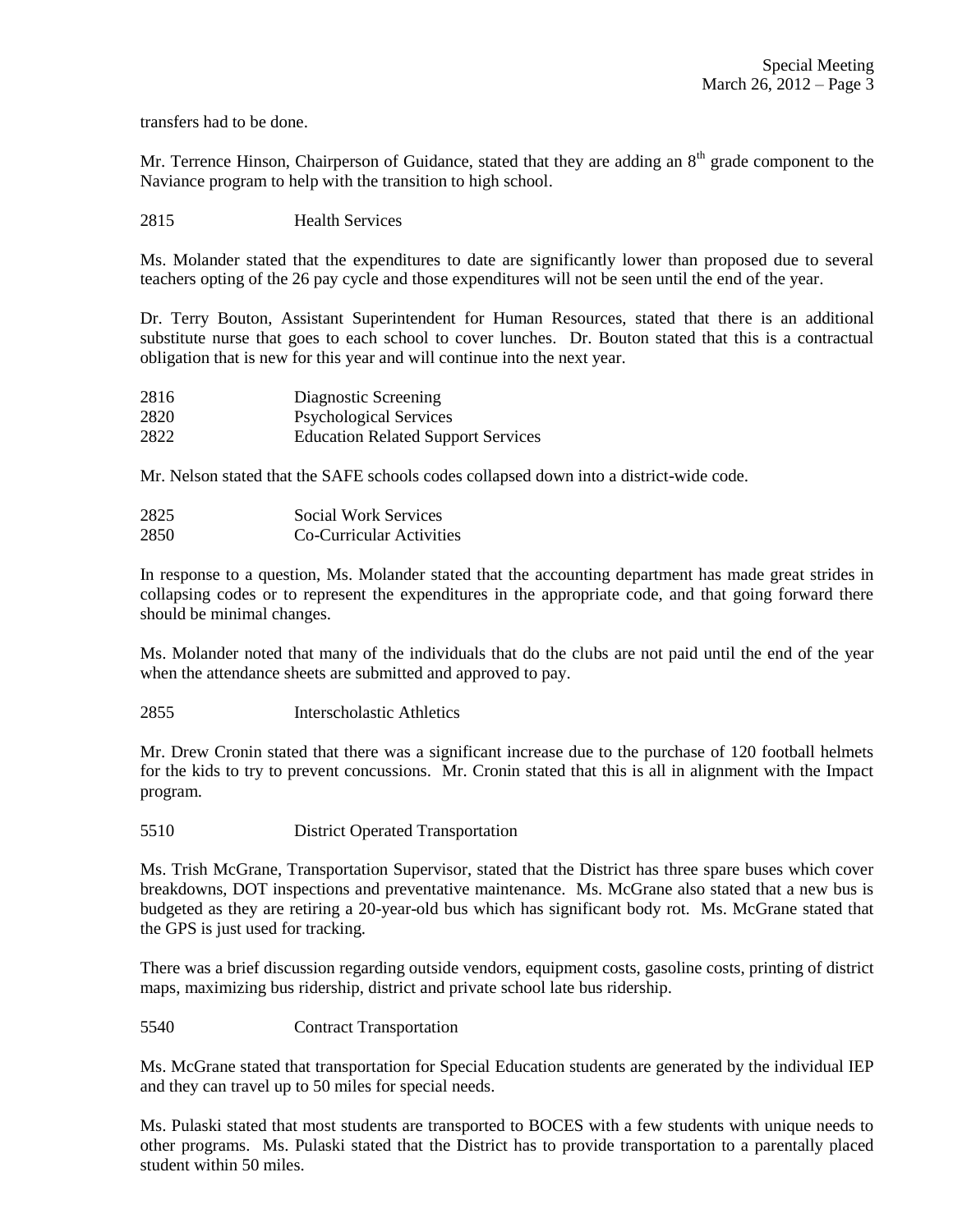| 5550 | <b>Public Transportation</b>     |
|------|----------------------------------|
| 5581 | <b>Transportation from BOCES</b> |
| 7140 | <b>Community Recreation</b>      |

Dr. McDermott stated that the program is primarily self-sustaining with some administrative costs that the District picks up.

| 8060  | Community – Civic Activities |
|-------|------------------------------|
| 8070  | Census                       |
| 0.010 | <u>.</u>                     |

9010 State Retirement

Dr. McDermott noted that the District currently has four contracts in negotiations and those negotiations are in codes 9010 through 9089.

| 9020 | Teachers' Retirement                   |
|------|----------------------------------------|
| 9030 | Social Security                        |
| 9040 | Workers' Compensation                  |
| 9045 | Life Insurance                         |
| 9050 | Unemployment Insurance                 |
| 9055 | Disability Insurance                   |
| 9060 | Hospital, Medical and Dental Insurance |
|      |                                        |

Ms. Molander stated that if an administrator received a longevity payment through contract or Board policy it is reflected in the contractual salary code. This is a new code reflecting all longevity payments to all administrators in NASA as well as Directors and Cabinet members eligible to receive a longevity stipend. Ms. Molander stated she will look into why it is picking up a dental code.

| 9087 | <b>Extended Sick</b>               |
|------|------------------------------------|
| 9088 | <b>Accrued Leave Payout</b>        |
| 9089 | <b>Other Employee Benefits</b>     |
| 9710 | Serial Bonds - Public Library      |
| 9711 | Serial Bonds – School Construction |
| 9730 | <b>Bond Anticipation Notes</b>     |
| 9760 | <b>Tax Anticipation Notes</b>      |
|      |                                    |

There was a brief discussion regarding Tax Anticipation Notes, the premium for 2009-2010, 2010-2011 and 2011-2012 and contract negotiations.

| 9785  | <b>Installment Purchase Debt</b> |
|-------|----------------------------------|
| 9789. | <b>Other Debt</b>                |
| 9901  | Transfer to Special Aid Fund     |

Ms. Molander stated that the NutriKids program went live at the end of October and as of right now they are not seeing a school lunch program profit. Ms. Molander noted that the District has a very low percentage of free and reduced lunch. Ms. Molander stated that the only way to possibly see a profit would be to raise lunch prices or sell more lunches.

9950 Transfer to Capital Projects Fund

Ms. Molander stated that included in the Interfund Transfer is \$125,000 for a backup generator for WJB where the core of the infrastructure including the phone system is housed.

Ms. Molander stated that the Board has the Five Year Capital Plan from the Operations and Maintenance